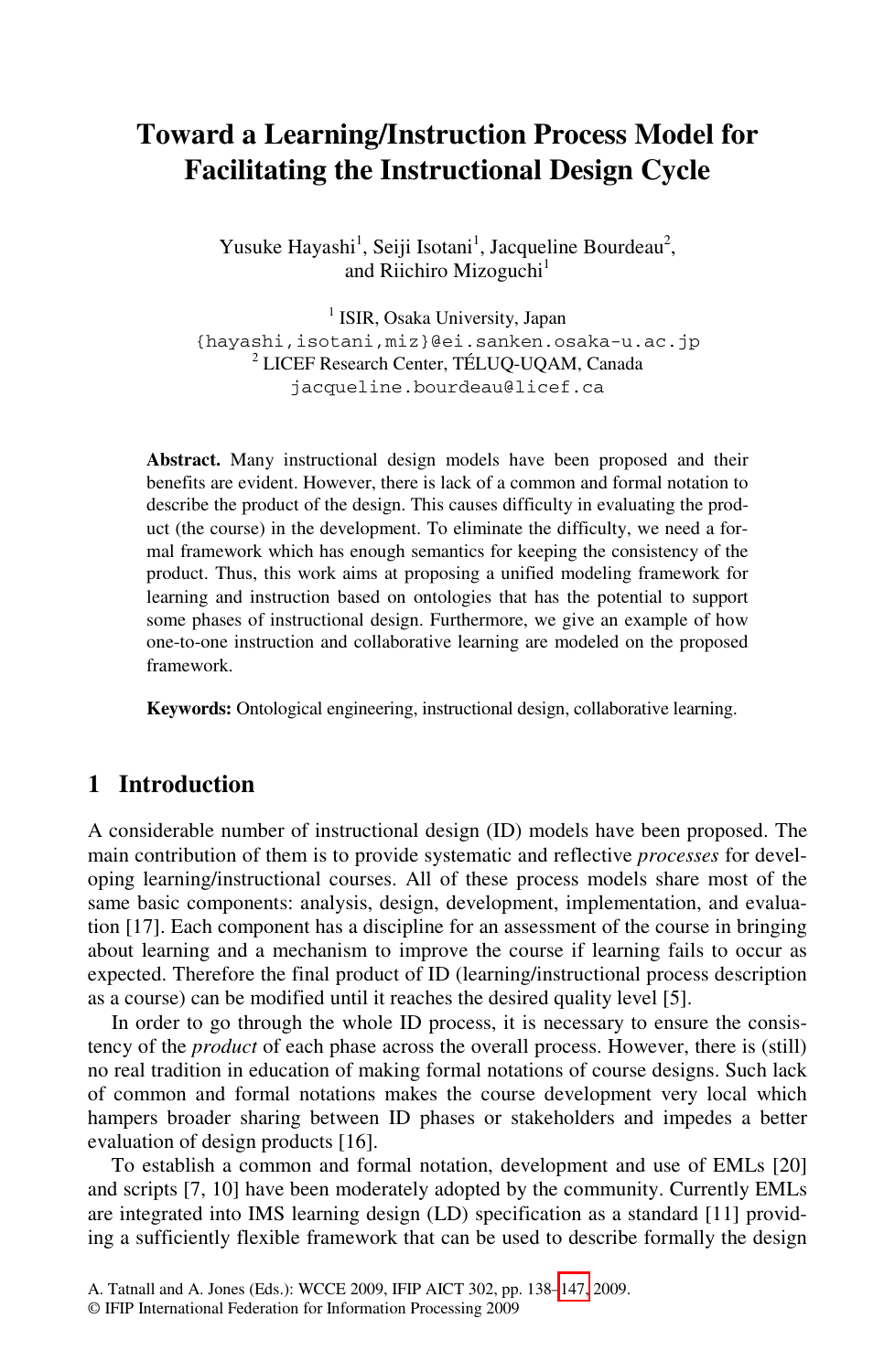of almost any teaching-learning process [16]. Although such approach is much better than free handwriting notations, it neither helps users to keep the consistency/validity of the course throughout the ID process nor allows for the development of intelligent tools that can support users during the design process.

Thus, the final goal of this study is to establish a comprehensive model for describing formally the design of variety forms of learning/instruction<sup>1</sup> (e.g. those summarized in [21]) through ontological engineering approach [3, 4, 18]. Especially, in this paper, we discuss a unification of one-to-one instruction, such as tutoring or individual e-learning course, and collaborative learning, in which learners teach and learn from each other. Although the attention to blended learning has been growing, most of the studies have been made on either type of them. Such a unified model will contribute to expansion of the range of instructional design and to share the design rationale of a course through the overall ID phases. Ontological engineering is expected to provide guidelines to find out the key concepts for such a unified model. In addition, while it cannot be discussed in this paper in detail, such a model is also expected to make contributions to modeling instructional design knowledge, which provides a valid composition of a model.

This paper is organized as follows: In section 2, instructional design processes are summarized and the requirements for comprehensive learning/instructional design process management are discussed together with its overview. In section 3, we describe ontologies we have proposed as the basis for a comprehensive model that support various forms of learning and instruction. The fourth section presents an example of modeling collaborative learning based on the Peer Tutoring theory. Finally, we conclude this paper with future directions of this study.

### **2 Towards a Comprehensive ID Process Management**

This section gives an overview of the main phases of the available ID process models and discusses the requirement for comprehensive learning/instructional design process management. As mentioned in section 1, all ID process models share most of the same basic phases: The *analysis* phase involves analyzing a specific educational problem. The product of this phase is the terminal objective of the course. Usually, a list of questions is used to conduct analysis and the results are described narratively or in informal diagrams. In the *design* phase, learning/ instructional strategies to achieve the terminal objective are identified. The main product of this phase is a flow of learning/instruction which works as the mold for a particular learning/instruction. In the *development* phase, specific learning/ instructional materials used in the execution are assigned to the product of the design phase. In the *implementation* phase the course is delivered to learners and learning is conducted by it. The output of this phase is actual data of learning conducted by the course. Finally, in the *evaluation* phase, data collected in the implementation phase are compared with the design of the course. The gap between them is the point to be improved in the current course. Based on this result, the ID process returns to any other phase for improvement.

l

<sup>&</sup>lt;sup>1</sup> The term "instruction" is used in the wider sense in this paper therefore this means not only what a person does to instruct others but also what one does to support or facilitate learning of others [2]. The term "instructor" is also used in the sense.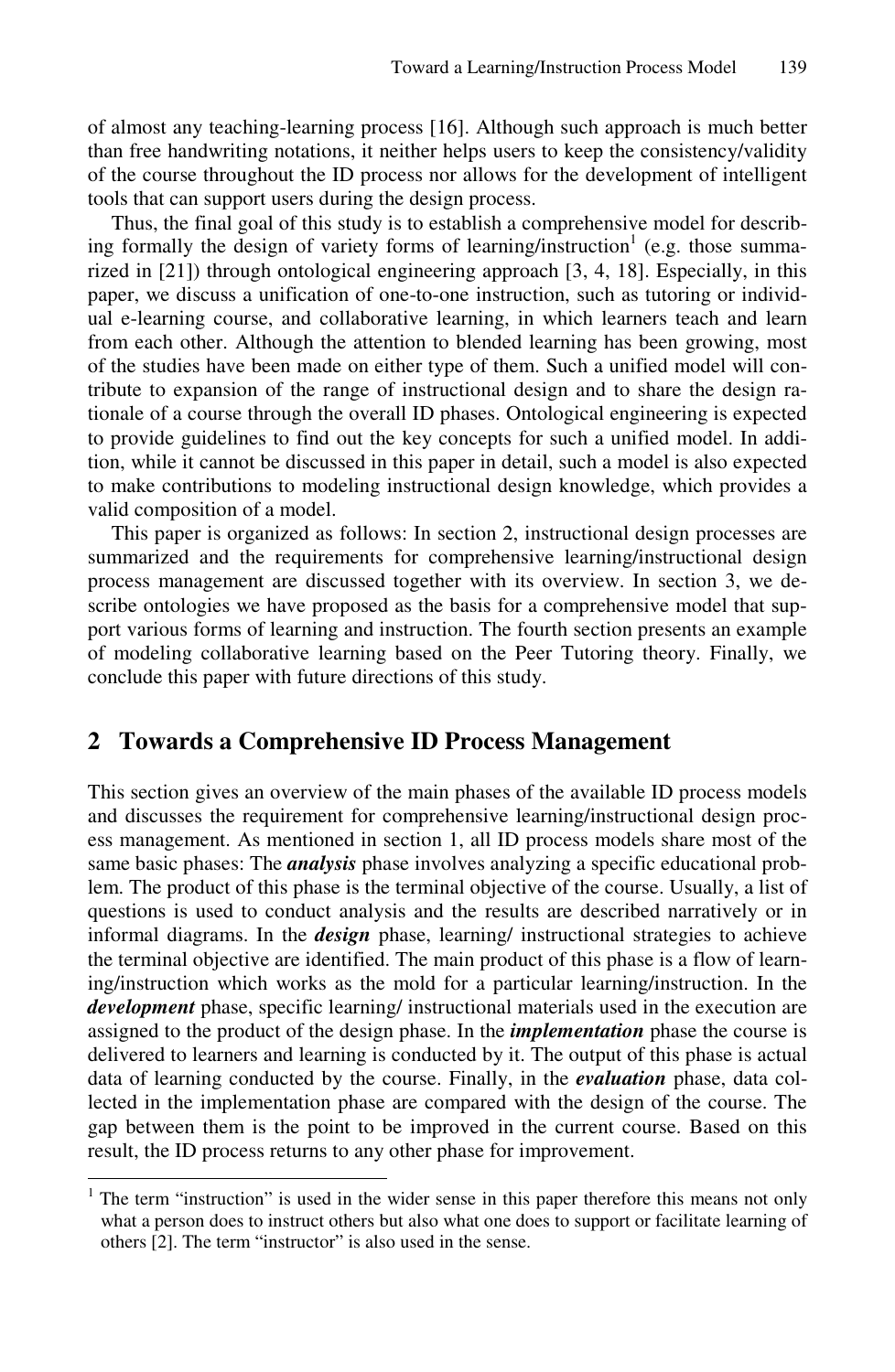Through these phases, a course is produced as the final product that reaches the desired quality level. The problem pointed out here is that most of the products of each process are managed with narrative or simple, non-formal diagrams and tables [22]. Although IMS LD provides a formal framework to describe the products, this is just a format and does not have enough semantics for keeping their consistency or for assessing their validity [1].

This study proposes a framework to model the product (course) to manage the input and the output of each phase in the ID process comprehensively. If the framework has the potential to describe any learning/instruction process from the learning objective of a course to the learning materials employed in the course, the product can be maintained across the ID process consistently.

We take the ontological engineering approach to tackle this issue through defining concepts related learning and instruction and organizing them as an ontology based on philosophical considerations. Figure 1 draws a rough sketch of a learning/instructional process model for facilitating the



**Fig. 1.** ID process and ontology

ID cycle based on such an ontology. The center of the figure denotes an ontology that defines concepts for modeling learning and instruction process as the product. The cycle around the ontology is the instructional design process composed of the typical basic phases. The ontology will be a foundation for maintenance of the product throughout the ID process. Currently the focus of this study is mainly on the input and output of the design phase (and a part of the development phase).

## **3 Ontologies for Modeling Learning and Instruction**

We have proposed two ontologies for modeling learning: OMNIBUS [18, 19] and the Collaborative Learning (CL) ontology [12, 15]. Although the target of the former is one-to-one/more instruction and the latter is collaborative learning, both of them are based on the same working hypothesis and aim at providing a conceptual framework to model learning and instruction as well as structuring learning/instructional theories as guidelines to compose good learning and instructional scenarios. The core idea of these ontologies is that "learning" can be modeled as state change of learners. This is based on our working hypothesis that a sharable "engineering approximation" of the concept "learning" can be found in terms of the changes that are taking place in the state of the learners [8].

This core idea is conceptualized as *I\_L event* and shared by the two ontologies. This concept, in which "I\_L" stands for the relationship between Instruction and Learning, describes a learner state is achieved by the learner's action affected by the other's action, which can be considered to have any instructional effect. Under the concept of I\_L event, the relationships among the actions and the learner's state change are conceptualized as one. This makes it possible to describe the relationships among various learning/instructional actions and state changes.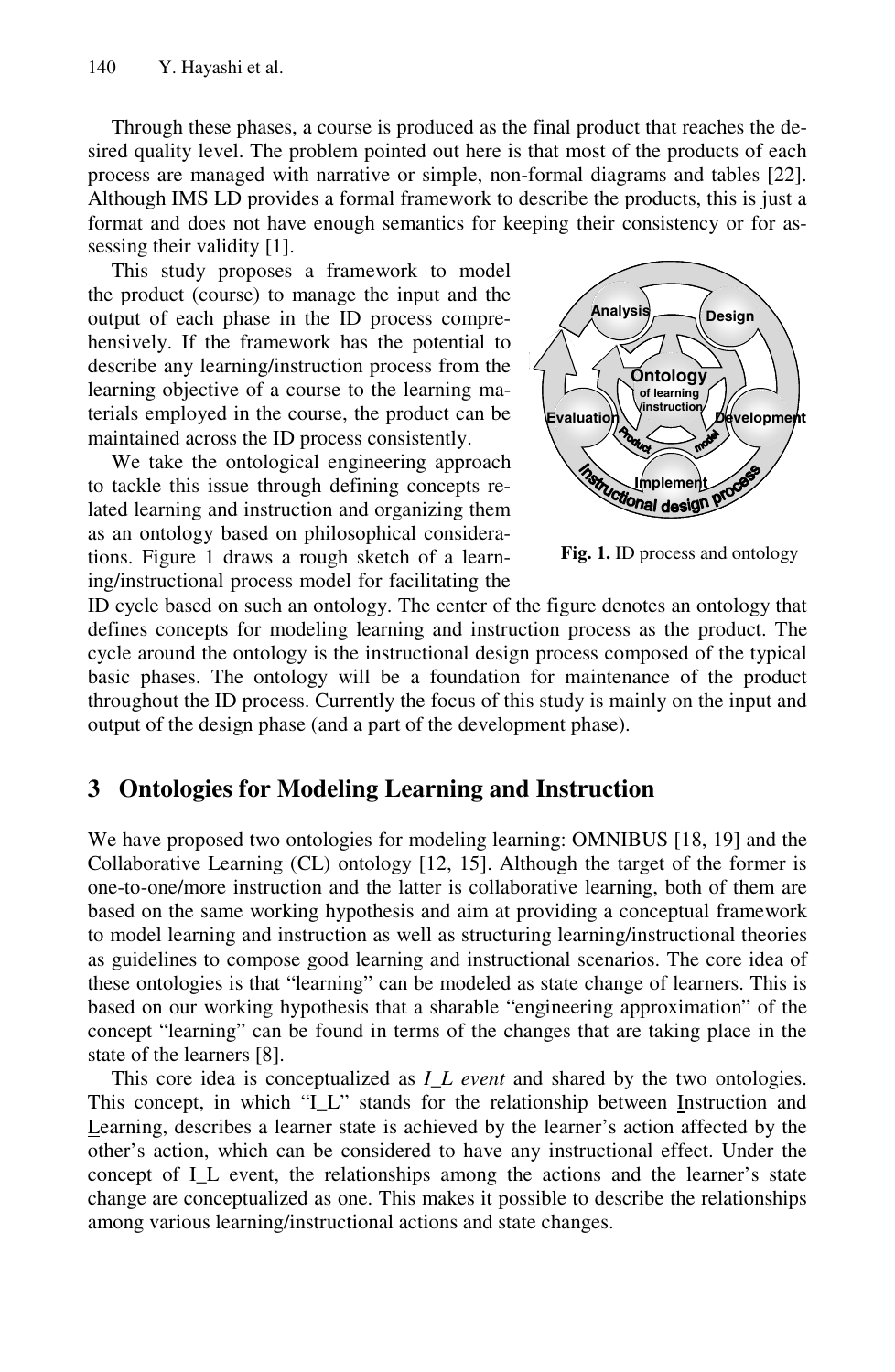The following sub-sections describe, briefly, how individual learning and collaborative learning is modeled with I\_L event in the two ontologies as the basis for a comprehensive modeling framework for the instructional design process.

#### **3.1 OMNIBUS**

One of the characteristics of OMNIBUS is to model learning/instructional process at various levels of granularity. At each level of granularity, learning/ instruction process is modeled as a sequence of I\_L event and the levels are multi-layered. In the layers, each I\_L event at the upper level is related to I\_L events at the lower one. This relation offers both top-down and bottom-down interpretations; the lower state changes of learner achieve the upper one and the upper action is realized by the lower ones, respectively. In OMNIBUS this is conceptualized as "WAY" In short, I\_L events describe *what* to achieve and WAYs describe *how* to achieve it. Fig. 2 (a) shows an example of WAY. In the Fig. 2 (a), the oval nodes represent I\_L events, and black squares linking the macro and the micro I\_L



(a) A basic unit of a scenario model



(b) An example of scenario model



events represent WAYs. Here, the macro I\_L event has two WAYs; WAY1 and WAY2, and there is an "OR" relation between them. This indicates that there are two alternatives to achieve the macro I\_L event.

Based on OMNIBUS, a learning/instructional scenario is modeled described as a tree structure of I\_L events decomposed by WAYs as shown in Fig. 2 (b). The leaf layer is a description of a learning/instructional scenario executed by instructors and learners, and is linked with LOs used in the execution. The tree structure excepting the leaf level explains the design rationale of the scenario and it works as the specifications of the LOs to be attached.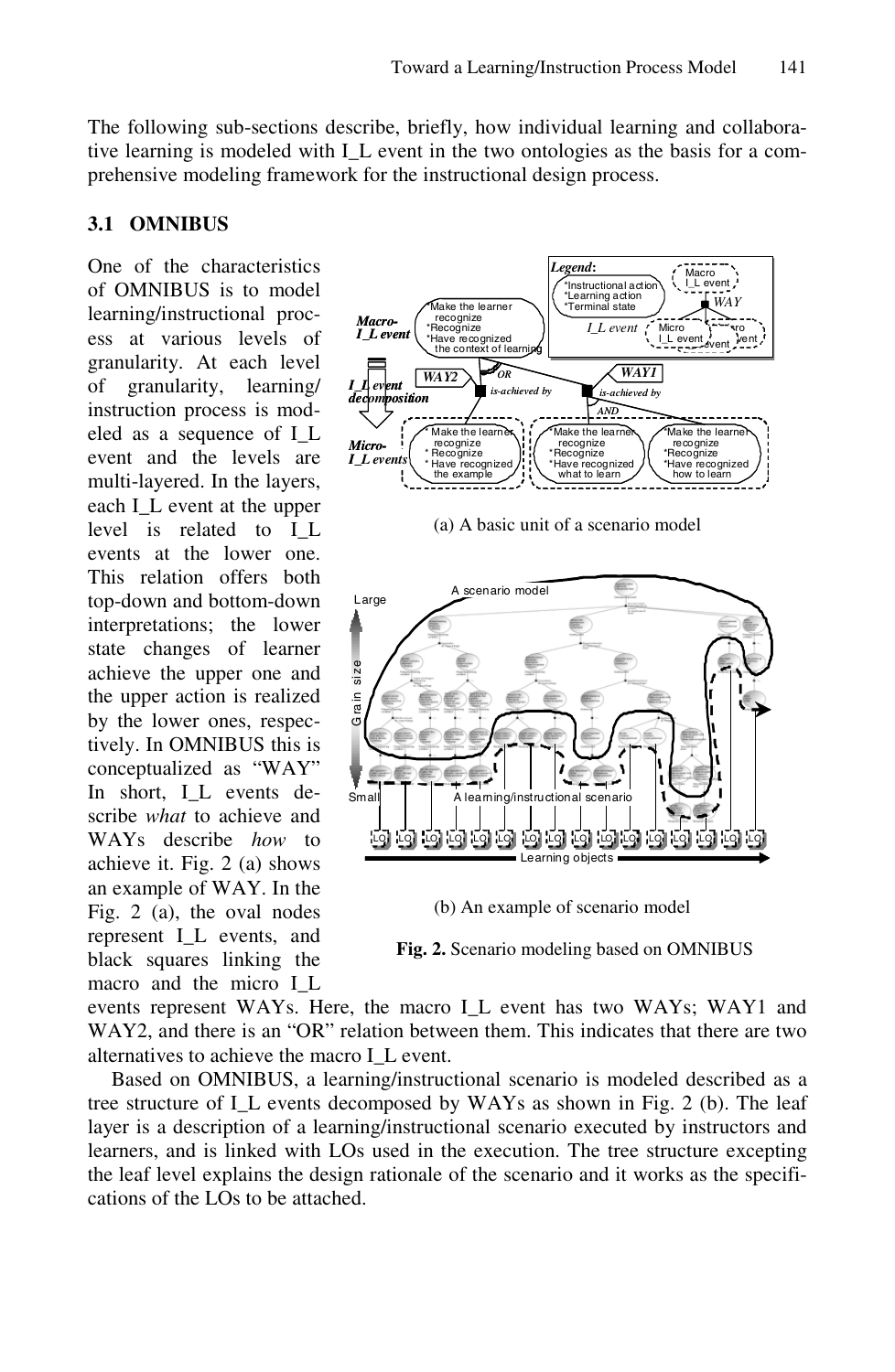These concepts of I\_L event and WAY also give a conceptual scheme to model strategies from learning/instructional theories. We have extracted 99 strategies from 11 theories and defined them as WAYs in OMNIBUS [9]. Such WAYs based on learning/instructional design knowledge, which includes learning/instructional theories, patterns and best practices, are called "WAY-knowledge" in OMNIBUS. This WAY-knowledge works as the guidelines for designing scenarios and as a justification to demonstrate their validity.

#### **3.2 Collaborative Learning (CL) Ontology**

The focal points of the CL ontology are also state changes, which are "learning", of each participant in collaborative learning and interactions between them. These are modeled as Growth Model Improved by Interaction Patterns (GMIP) [15] employing I L event. Figure 3 shows an example of GMIP. GMIP has two components: one is Learner Growth Model (LGM) [13] and the other is Interaction pattern (IP) [14]. As shown in Figure  $3(a)$ , LGM represents, in a simplified way, possible transitions of states in the learner's knowledge acquisition process and skill development process as links in the graph. IP represents the flow



**A1** (B) The Interaction pattern for Peer tutoring

**Fig. 3.** Growth Model Improved by Interaction Patterns (GMIP)

of interaction between learners as shown in Figure 3(b), in which a node denotes an interaction modeled as I\_L event. Through the connection of LGM and IP in GMIP each transition between states is connected with interactions between participants.

. . . . . .

 $\blacksquare$ 

 $\blacksquare$ 

In collaborative learning, each participant is a learner with his/her own learning objective and sometimes his/her action helps or facilitates learning of others, which is referred to as instructional action in the conceptualization of I\_L event. For example, in the theory of "Peer tutoring" [6], two types of role are defined: *PeerTutor-role* and *PeerTutee-role*. Participants assigned to a *PeerTutee-role* (PeerTutees) learn through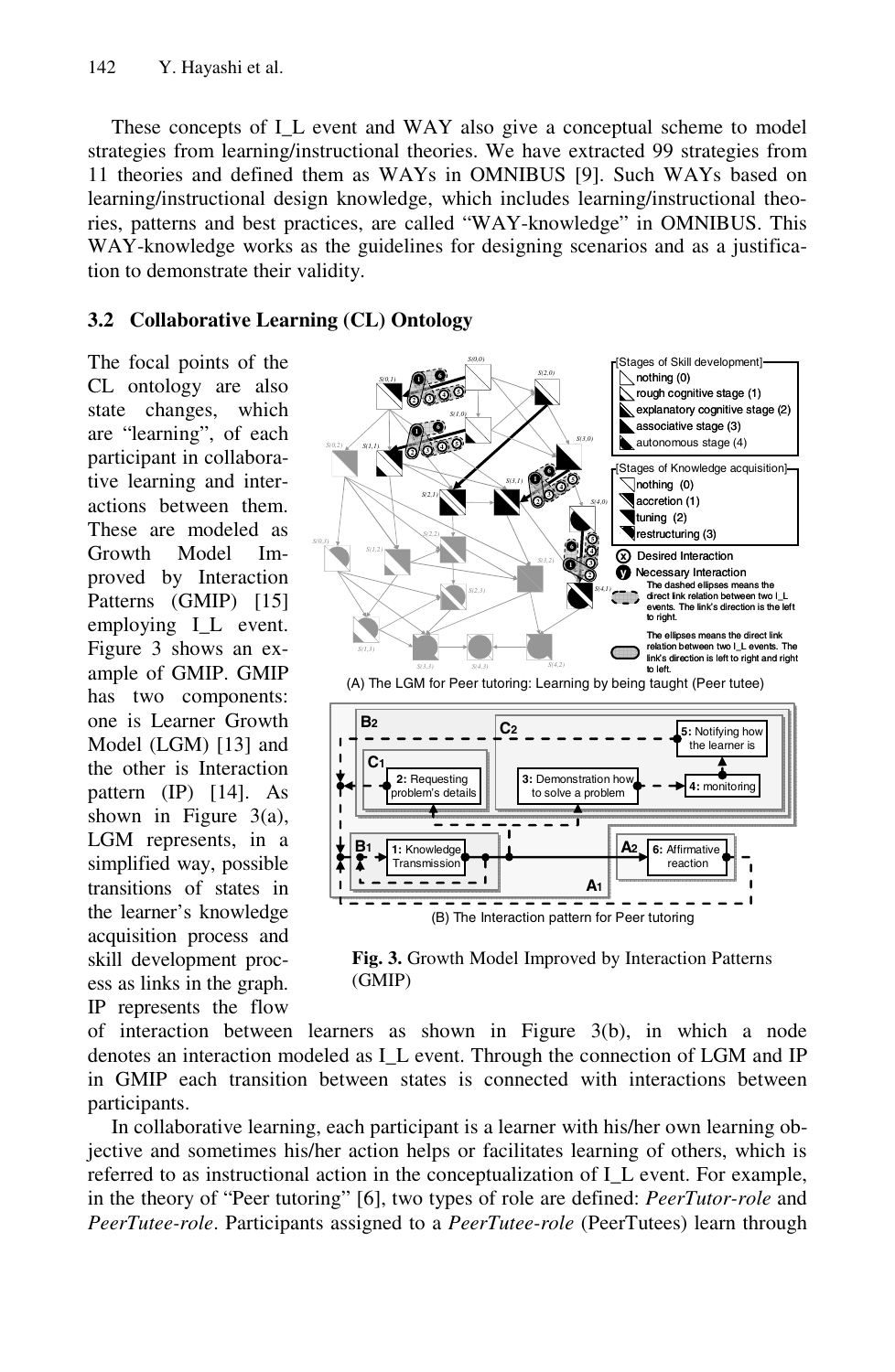being taught by the others assigned to a *PeerTutee-role* (PeerTutors). And the PeerTutors also learn through teaching the PeerTutees. The important point here is that from the point of view of CL the PeerTutor does not act as a real instructor, who only teaches, because he/she is also a learner through learning by teaching. Such a dualnature of a participant can be modeled by I\_L events. Focusing on learning in *Peer-Tutee-role*, when a PeerTutee learns, a PeerTutor support the PeerTutee by teaching. On the other hand, focusing on learning in *PeerTutor-role*, when a PeerTutor learns, a PeerTutee support the learning by being taught. These are described in two different I\_L events. Thus, in an I\_L event, the PeerTutor teaches the PeerTutee, and, in another I\_L event, he/she learns through teaching the PeerTutee.

GMIP defines one IP and one or more LGMs corresponding to each role. Thus, although Fig. 3 has only one LGM for PeerTutee-role, actually there is another LGM for PeerTutor-role. GMIP helps to explicitly show how learners in the group should interact with each other and the benefits for learners playing different roles. Thus, it becomes a powerful tool in helping designers to select appropriate interactions and roles to achieve desired learning goals.

### **4 An Integrated Model of Learning and Instruction**

Based on the ontologies described in the previous section, we aim at modeling various forms of learning/instruction (e.g. those summarized in [21]), which is the product of the ID process. As discussed previously, employing I\_L event as the basis, GMIP allows to model roles of participants in collaborative learning and interaction among them to achieve the learning goals. Thus, each interaction between two roles/participants is modeled as I\_L events, defining which participant learns or supports the learning in a given interaction.

Although GMIP currently aims at describing CL, it can be used to model other forms of learning. Consider the case shown in Fig. 4 where three roles are defined. PeerTutor (Role<sub>1</sub>) teaches PeerTutee (Role<sub>2</sub>) and, from the behavior of PeerTutor, Observer (Role<sub>3</sub>) learns how to teach others. As stated above, the basic unit of GMIP is a set of LGMs and an Interaction pattern. In the interaction<sub>12</sub> each of PeerTutor and PeerTutee has its role's learning goal described as  $LGM_1$  and  $LGM_2$ , respectively. On the other hand, in the interaction<sup>13</sup>, only Observer has the learning goal because Peer-Tutor is just observed and does not always need to be conscious of the Observer. The interaction pattern is an aggregation of the interactions between these roles. The I\_L event decomposition tree  $(DT_{1-3}$  in Fig. 4) discussed in Section 3.1 fulfills a role to explain how each of the goals relates to the interaction pattern. In addition, an interaction pattern and some LGMs connected with the I\_L event decomposition trees work as a generic model for learning and instruction. Even if the number of roles and interactions are increased, it can be modeled with additional LGMs and decomposition trees. On the other hand, in the case of one-to-one instruction, only an LGM and a decomposition tree are related with the interaction pattern because the learning goal of the instructor can be ignored, as in the example of the interaction between PeerTutor and Observer in Fig. 4.

Using this idea, we will show how to model CL as a formal product of the ID process with our proposed modeling framework through an example based on the theory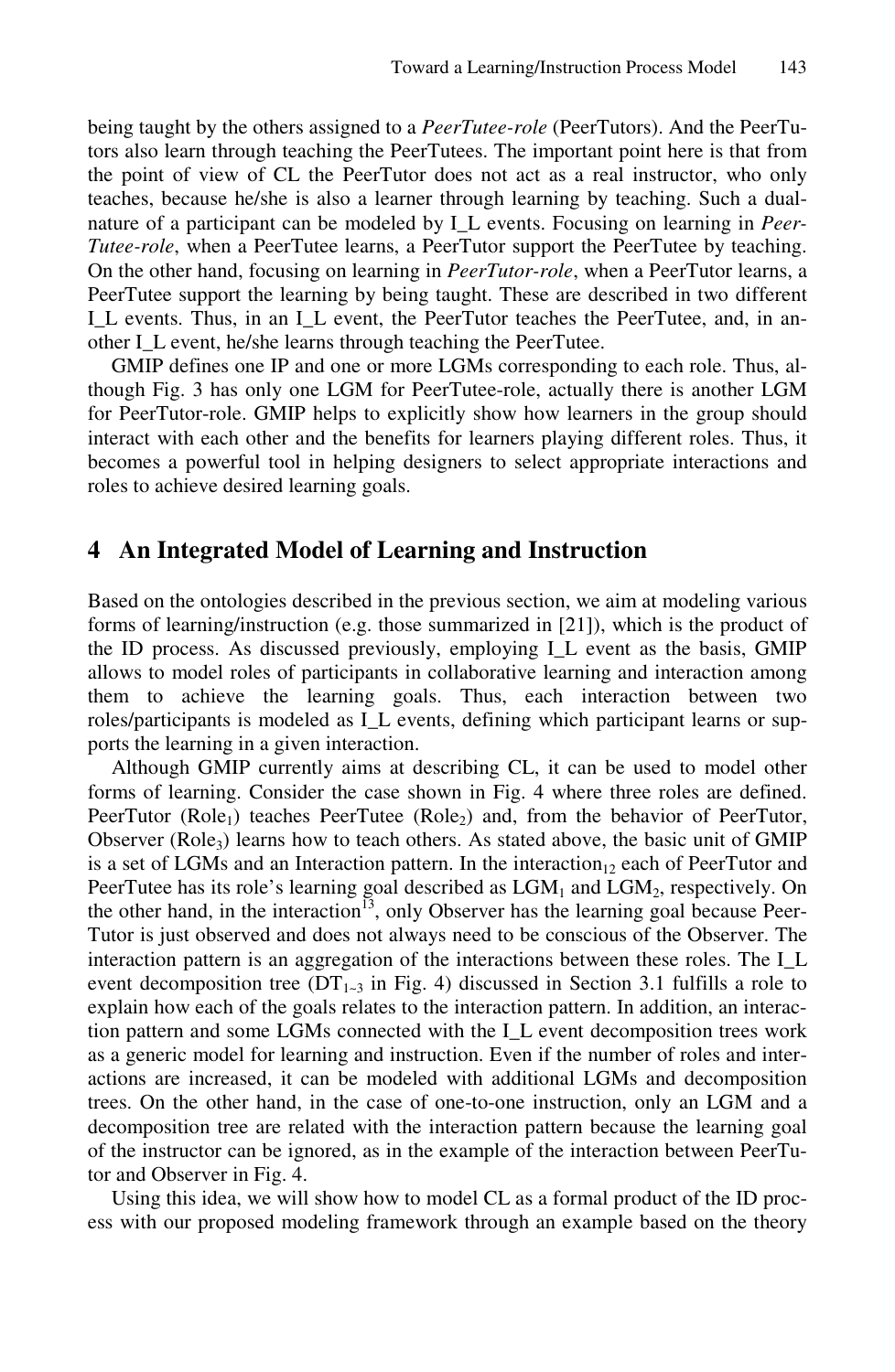"Peer tutoring" [6]. Figure 5 shows an example of collaborative learning model based on Peer tutoring. As mentioned above, in Peer tutoring, learners play two types of collaboration roles: the *peer tutor* role and the *peer tutee* role. The learning objective for each role can be described in the LGMs shown in Fig  $5(x)$ .



**Fig. 4.** An overview of the integrated model

Although there are some active paths in the LGMs (emphasized arrows in Fig. 5  $(x_1)$ ) 2)), the essence is that the objective of peer tutor is *Tuning* and the one of peer tutee is *Accretion* as shown in Fig 5 (x').

These objectives are achieved by the activities of participants assigned to the roles, which are informing the topic to the peer tutee by the peer tutor, practice by the peer tutee, and guiding the practice by the peer tutor. These activities are defined as an interaction pattern shown as Fig.  $5$  (z), which is the one redrawn from Fig.  $3$  (b) in order to establish it to the I\_L event decomposition trees (Fig. 5 (y)). The I\_L event decomposition tree supplies links between the objective and the interaction pattern, and explains the design rationale of the link.

I\_L event decomposition trees are constructed along the decomposition of learning objectives. Here the root of each decomposition tree is set as the objective defined by the LGM. This state (change) is decomposed into smaller-grain-sized ones with learning and instructional actions. Fig. 5 (y) illustrates a path of decomposition to a leaf I\_L event in each I\_L event decomposition tree. Each I\_L event is decomposed into some I L events or embodied in a much more concrete I L event until the objectives are achieved by actions. The interaction pattern is the same as the sequence of the leaves of decomposition, which is interaction between the participants as a cycle of activities shown in Fig. 5 (z). A cluster of the components in the interaction pattern corresponds to intermediate I\_L event in the tree. For example,  $A_1$  in Fig 5 (z) corresponds to both of  $A_1$  in Fig 5 (y), and each of them are decomposed into  $B_1$  and  $B_2$  in Fig 5 (y) because  $A_1$  is composed of  $B_1$  and  $B_2$  in Fig 5 (z').

As discussed in this section, through the line from LGM to Interaction pattern through I\_L event decomposition tree, the design rationale of collaborative learning scenario can be revealed and maintained across the phases of instructional design. In addition, I\_L event decomposition tree is helpful to assess the consistency between the learning objectives and the interactions. For example, there are other ways to achieve making the peer tutee meta-recognize his/her own understanding (Fig. 5  $(y<sub>2</sub>)$ )  $B_2$ ) than informing the peer tutee's performance (Fig. 5 (y<sub>2</sub>)-5). An example is that the peer tutor demonstrates how the tutee solved the problem. In this case, although it is more difficult for the peer tutee to achieve, he/she can be trained in monitoring his/her own performance additionally. However, if the way is adopted, a problem occurs in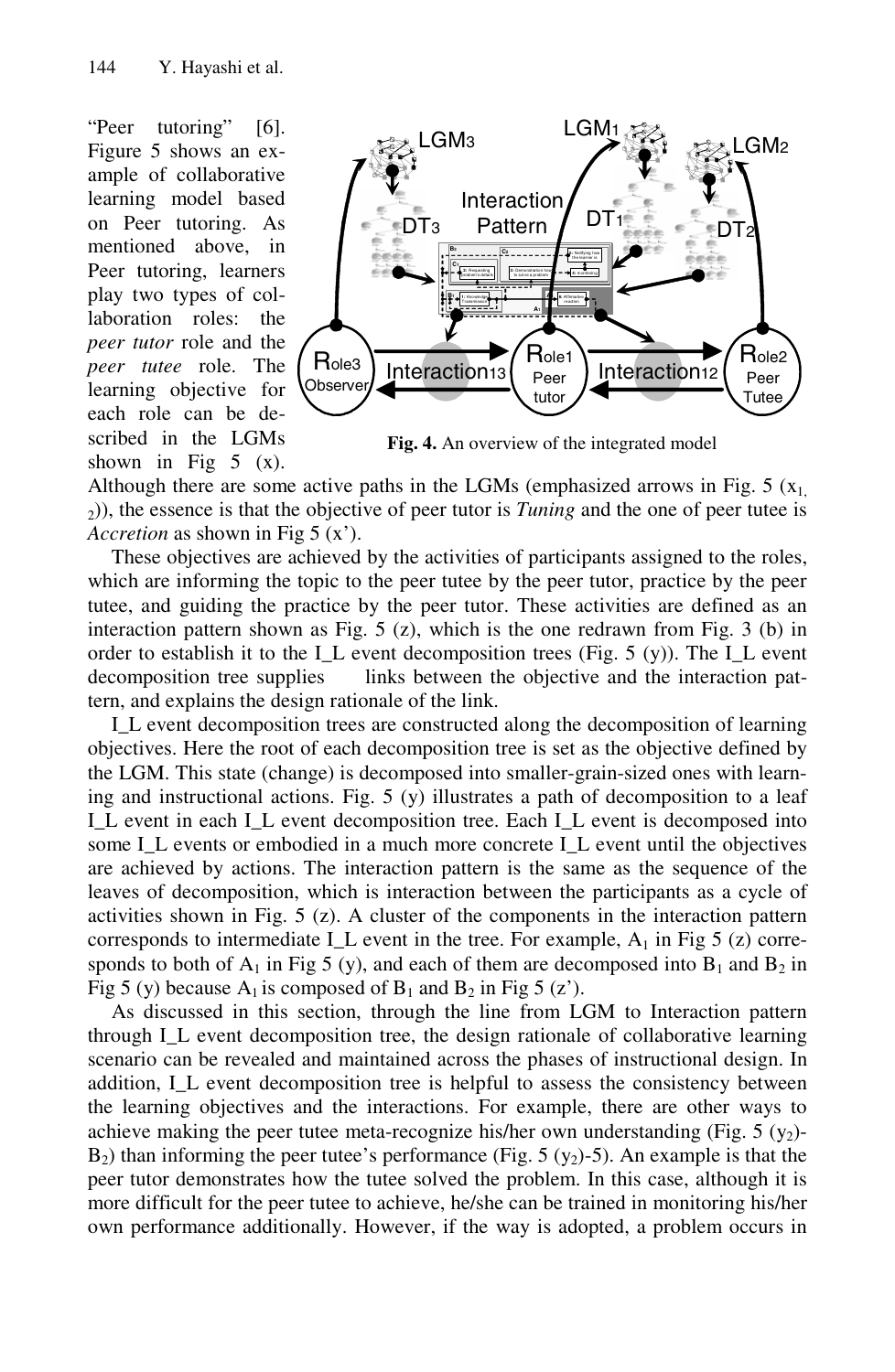

**Fig. 5.** An example of the integrated model

learning of peer tutor. In this scenario the peer tutor learns through diagnosing the peer tutee's performance and informing the result. The peer tutor cannot learn by just demonstrating again. Like this, in our proposed modeling framework, such inconsistency between collaboration roles can be identified easier than other modeling such as IMS LD.

If learning of PeerTutor is not intended in a learning session, this model can be considered to be the same as one-to-one instruction, in which PeerTutee learns through being taught by PeerTutor, neglecting GMIP and I\_L event decomposition tree of PeerTutor. A set of a GMIP, an I\_L event decomposition tree and an Interaction pattern is a basic unit for describing a learning session. Depending on the form of learning and on the number of roles that have intended learning objectives in the learning session, the composition of the integrated model of the session is decided.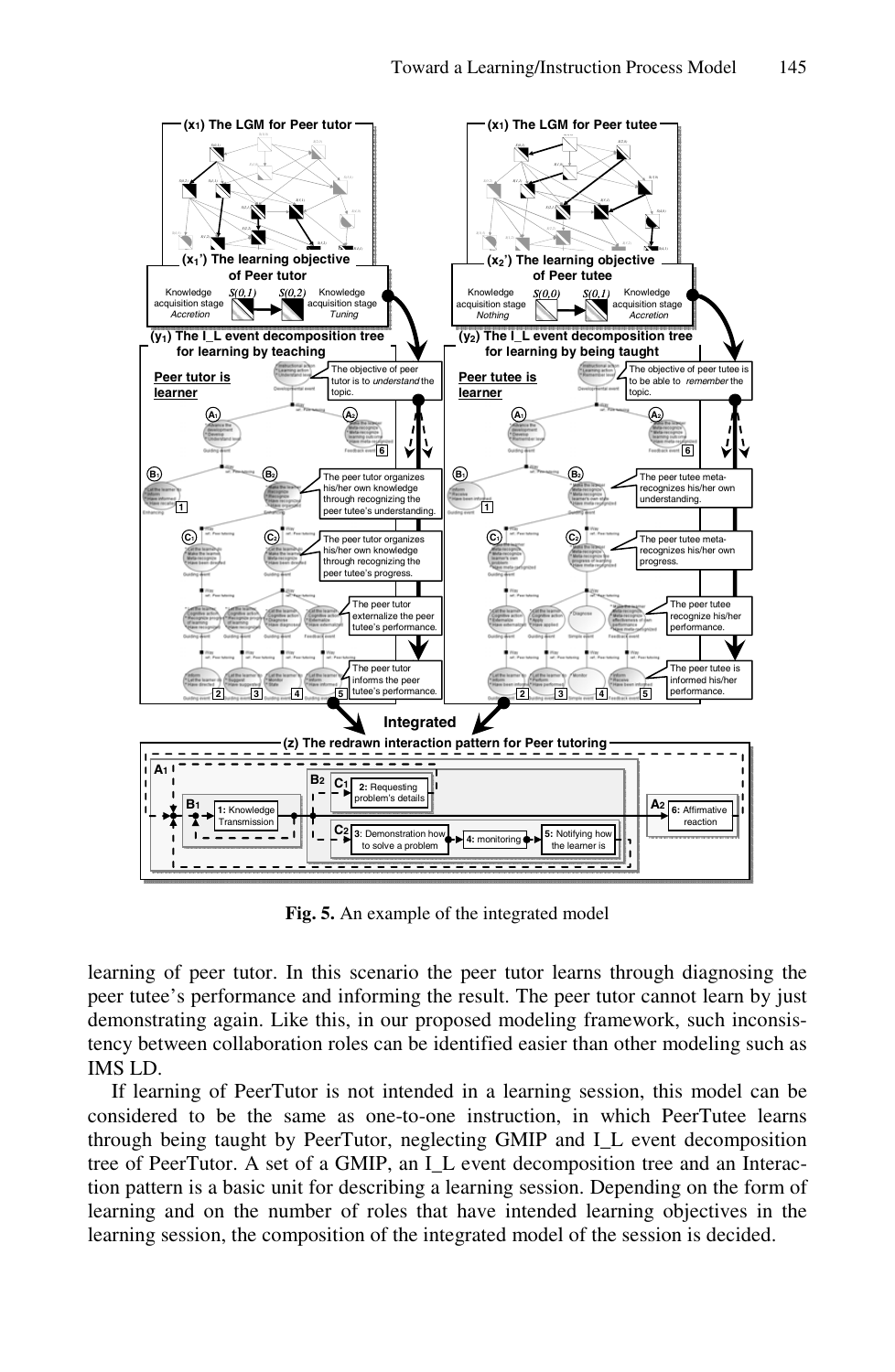In conclusion, the presented framework allows for formally describing the product of the ID process for different forms of learning and, therefore, it helps to ensure the consistency of the *product* across the overall ID process and to manage the input/output of each phase of the ID process comprehensively.

## **5 Conclusion**

The ID process is a complex task composed of many phases (analysis, design, development, implementation, and evaluation). To keep the consistency and the validity of the product (the course) in each phase, it is necessary to have a formal and semantically rich framework that allows for a better model of the product. Therefore, this paper discussed previous achievements on modeling individual and collaborative learning/instruction using ontologies, and how the accumulation of these past results together with a shared key concept to represent "learning" (I\_L event) allow for the development of a framework that can describe formally learning and instructional scenarios. Such a description facilitates the sharing of the product of each ID phase and enables the systematic design of the course. To show the potential use of our framework, section 4 presented an example that covers the design phase of the ID process showing the creation of collaborative learning activities based on the Peer Tutoring theory. Due to space limitation, we could neither discuss the usability of our model in other ID phases nor present more details about the framework. However its potential benefits to support the ID process has been demonstrated.

The future direction of this study will expand the proposed modeling framework to tackle many other difficulties found in other phases of the ID process. For example, the analysis and development phases need much more detailed attributes in the context of learning and the implementation and evaluation phases require a mechanism for data collection and comparison of it to the design of course.

## **References**

- 1. Amorim, R., Lama, M., Sánchez, E., Riera, A., Vila, X.: A Learning Design Ontology based on the IMS Specification. Journal of Educational Technology & Society 9(1), 38–57 (2006)
- 2. Carr-Chellman, A.A., Hoadley, C.M.: Looking back and looking forward. Educational technology 44(3), 57–59 (2004)
- 3. Devedzic, V.: Semantic Web and Education. Springer Science Business Media, Heidelberg (2006)
- 4. Dicheva, D.: 4E Wiki (2008), http://o4e.iiscs.wssu.edu/xwiki/bin/view/Blog/Articles
- 5. Dick, W., Carey, L., Carey, J.O.: The systematic design of instruction, 5th edn. Addison-Wesley Educational Publisher Inc., Reading (2001)
- 6. Endlsey, W.R.: Peer tutorial instruction. Ed Tech, Englewood Cliffs (1980)
- 7. Harrer, A.: An Approach to Organize Re-usability of Learning Designs and Collaboration Scripts of Various Granularities. In: Proc. of ICALT 2006 (2006)